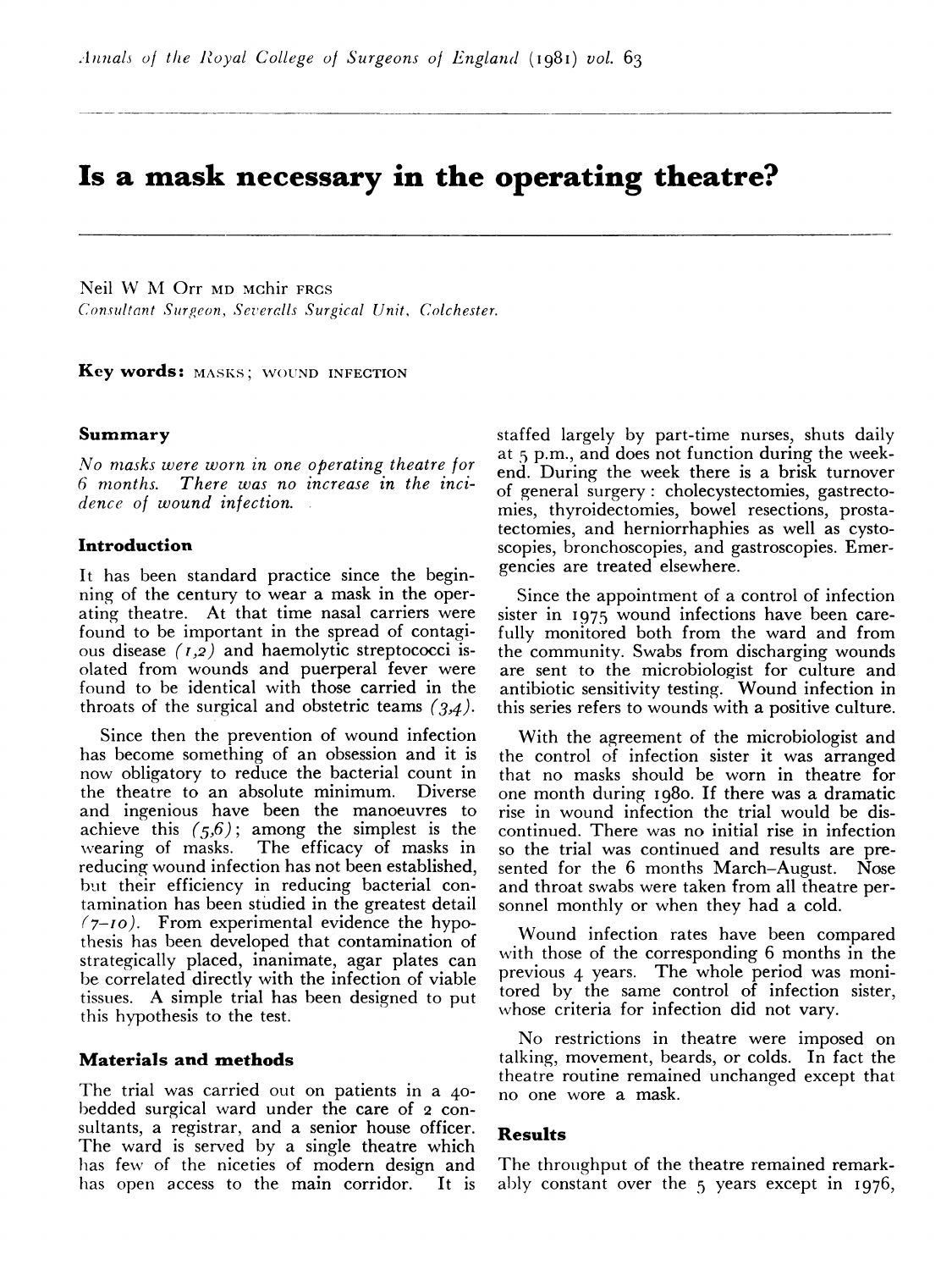when the theatre was closed for 6 weeks for redecoration. The total throughput contained a high proportion of gastroscopies, cystoscopies, and transurethral resections. These have been excluded and only operations involving incisions have been considered (Table i).

TABLE <sup>I</sup> Throughput, wounds, and infection rates during a 6-month period (March-August) over  $5$  years.

|            | 1976 | 1977 | 1978 | 1979 | 1980 |
|------------|------|------|------|------|------|
| Throughput | 955  | 1054 | 1046 | 1078 | 1049 |
| Wounds     | 333  | 447  | 419  | 435  | 432  |
| Infections | 18   | 10   | ΙQ   | 16   |      |
| %<br>Rate  | 5.4  | 4.2  | 4.5  | 3.7  | 1.8  |

There was no increase in wound infections when masks were discarded in 1980; in fact there was a significant  $(p < 0.05)$  decrease. The 8 infections which did occur (Table II) bore no relation to the throat or nose cultures from the the theatre team, which from time to time yielded Staphylococcus albus or Staph. aureus.

TABLE II Wound infections in the 6 months when masks were not worn.

| <i>Operations</i>                         | No           | <b>Infecting organism</b> $(s)$                  |
|-------------------------------------------|--------------|--------------------------------------------------|
| Abdominoperineal                          | $\mathbf{2}$ | Escherichia coli                                 |
| resection                                 |              | Proteus                                          |
|                                           |              | Enterococcus                                     |
| Bowel resection                           | $\mathbf{2}$ | Pseudomonas pyocyanea                            |
|                                           |              | E. coli                                          |
| Colostomy                                 | T            | E. coli                                          |
| Gastrectomy                               | $\mathbf{r}$ | E. coli                                          |
| Prostatectomy                             |              | E. coli                                          |
| Incisional hermia                         | $\mathbf{r}$ | Proteus                                          |
| nylon darns no infections were reported). |              | (In 74 inguinal hernia repairs with monofilament |

# **Discussion**

A review of the very considerable literature on prevention of infection in theatre shows a heavy bias in favour of history and hypothesis. Most of the facts relate to contamination, not infection.

The effectiveness of a mask in reducing contamination varies with the mask's shape, the materials of which it is made, and the way it is worn  $(10-I)$ . While it has been shown that facial movements behind a mask can increase wound contamination  $(12)$ , it has not been shown that wearing a mask makes very much difference to the contamination of the theatre environment  $(13)$  or that the number of airborne bacteria can in any way be correlated with wound infection  $(I_4, I_5)$ . It would appear that minimum contamination can best be achieved

by not wearing a mask at all but operating in silence. Whatever its relation to contamination, bacterial counts, or the dissemination of squames, there is no direct evidence that the wearing of masks reduces wound infection.

Recommendations on theatre design and standard procedures have been drawn up by a series of distinguished committees and in this litigious age it ill behoves the surgeon to ignore them. But from time to time it is salutary to see history in perspective, put hypothesis to the test, and confirm that experimental evidence is in fact appropriate.

The results of the relatively simple trial reported here could easily be repeated and it would be interesting to see whether comparable results are obtained in emergency, orthopaedic, or other general surgical theatres. The finding that there was an appreciable fall in the wound infection rate when masks were not worn certainly<br>warrants further investigation. This trial was warrants further investigation. designed only to see whether wound infection increased, as had been predicted, when masks were not worn. It did not. The conclusion is that the wearing of a mask has very little relevance to the wellbeing of patients undergoing routine general surgery and it is a standard practice that could be abandoned.

# References

- *Hamilton A. Dissemination of streptococci through* invisible sputum in relation to scarlet fever and sepsis. JAMA 1905;44: <sup>1</sup> Io8-I '.
- <sup>2</sup> Teague 0. Some experiments bearing upon droplet infection in diphtheria. J Infect Dis 1913;12: 398-414.
- 3 Meleney FL, Stevens FA. Postoperative haemolytic streptococcus wound infections and their relation to haemolytic streptococcus carriers among operating personnel. Surg Gynecol Obstet I926;43 :338-42.
- 4 Painc CG. The actiology of pucrperal infection, with special reference to droplet infection. Br Med  $J$  1935;i: 24–6.
- 5 National Research Council (Ad Hoc Committee). Postoperative wound infections. Ann Surg I964;  $160(Suppl): 1-132.$
- 6 Charnley J, Eftekhar NS: Postoperative infection in total prosthetic replacement arthroplasty of the hip joint, with special reference to the bacterial content of the air of the operating room. Br J Surg I969;56: 64T-9.
- 7 Hirshfield JW, Laube PJ. Surgical masks, an experimental study. Surgery 1941 ;9: 720-30.